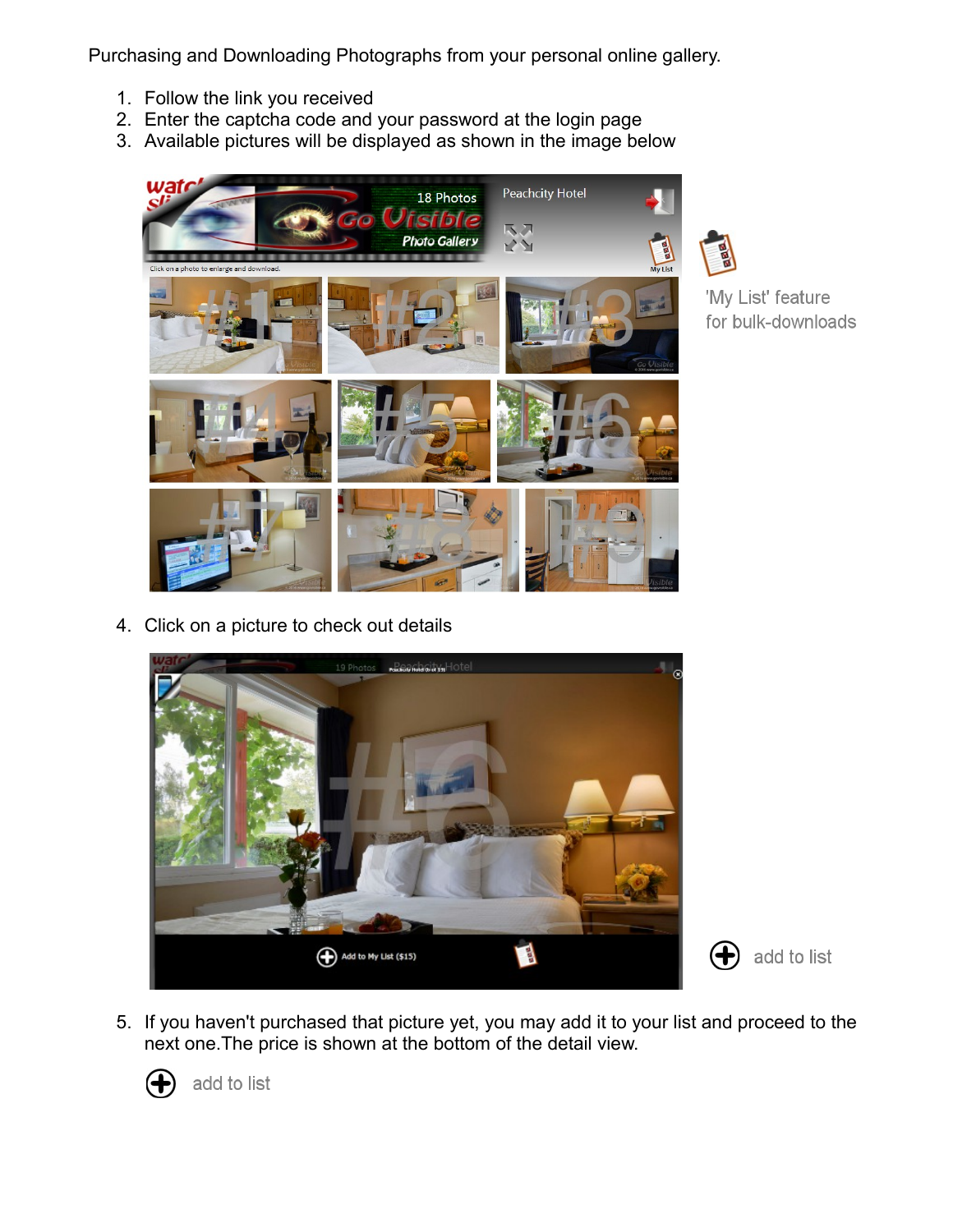6. Some pictures may not be edited at the time you visit your gallery.

The raw image status is indicated by



This file will be processed some time after you have sent your list of chosen photographs, and will be available after editing (approx. 24 hrs).

7. Once you have added all your favorite pictures to your list, click the 'My List' icon to confirm and set up the download



go to the overview of your selected pictures

8. Review your selected pictures, add or remove items



Select the pictures you would like to purchase and hit the "Next" button when you are done.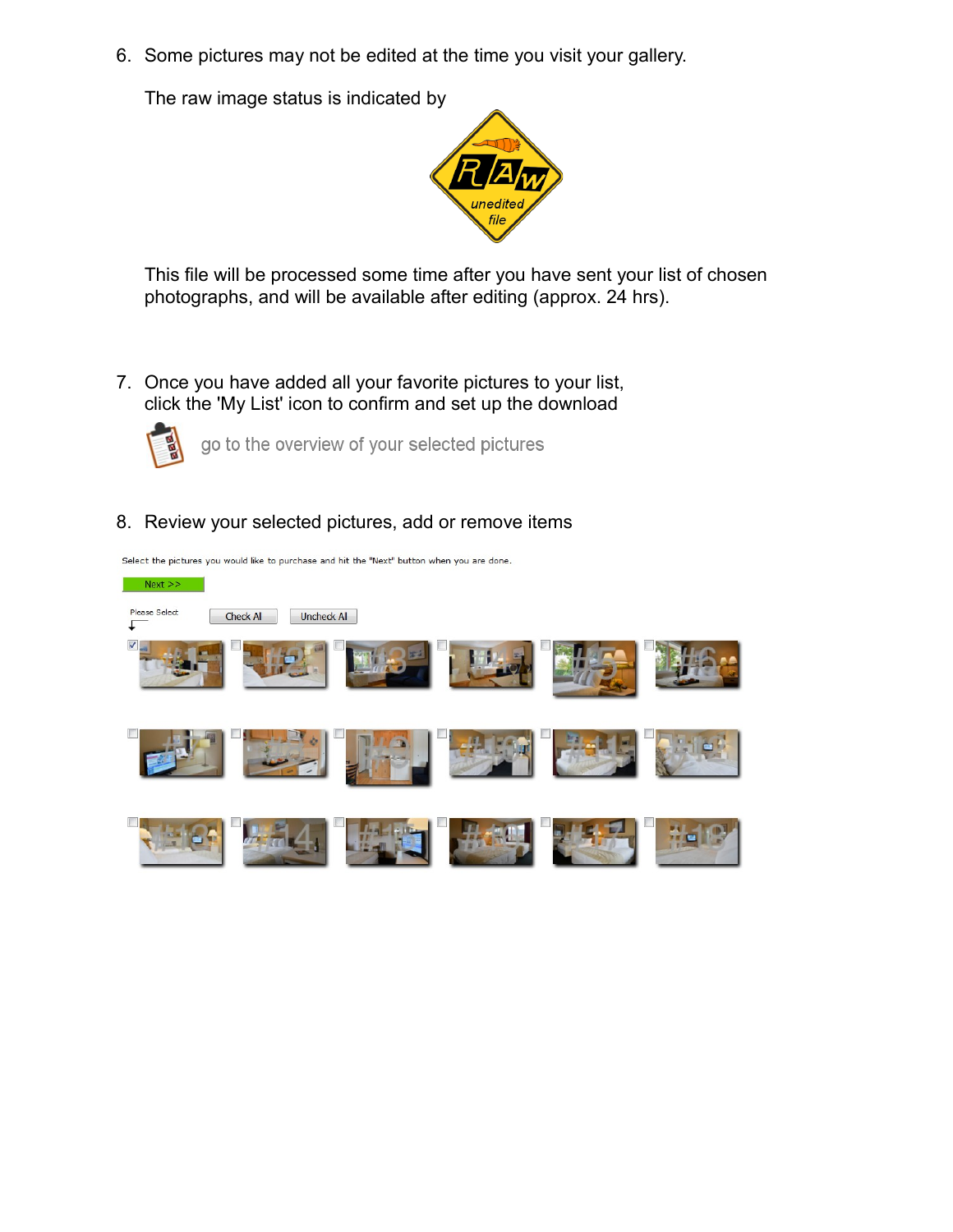9. The final total will be listed, and also the amount of pictures you will receive at a later time.

| from the main gallery.                          | Once completed you will always be able to download your chosen pictures individually                                                                                                                                                                                                            |        |
|-------------------------------------------------|-------------------------------------------------------------------------------------------------------------------------------------------------------------------------------------------------------------------------------------------------------------------------------------------------|--------|
| The amount of \$75 will be billed (3 pictures). |                                                                                                                                                                                                                                                                                                 |        |
|                                                 | 3 pictures are not edited yet. You will receive those files in the next 24 hours.                                                                                                                                                                                                               |        |
|                                                 | In addition, the photo shooting session will be charged as follows:                                                                                                                                                                                                                             |        |
| photo session, 1 hr:                            | \$60                                                                                                                                                                                                                                                                                            |        |
| lighting setup:                                 | \$40                                                                                                                                                                                                                                                                                            |        |
|                                                 | \$100                                                                                                                                                                                                                                                                                           |        |
|                                                 | With the purchase you acquire a royalty-free license as described in section 1<br>of the terms & conditions below, on which you agree by submitting this page.                                                                                                                                  |        |
| <b>Terms &amp; Conditions</b>                   |                                                                                                                                                                                                                                                                                                 | ▲<br>Ξ |
| in the photo store                              | 1. Royalty-free license for photographs purchased and downloaded                                                                                                                                                                                                                                |        |
| royalty-free license.                           | With the purchase of a photograph the customer acquires a<br>The customer is entitled to use, reproduce or display the photograph an<br>unlimited number of times for personal or educational purposes or in<br><u>soction with the energtion of a business. but will not assuire ewnership</u> |        |
| Picture Size<br>Your E-mail                     | Small O Medium C Large                                                                                                                                                                                                                                                                          |        |

(your form might show a PayPal button for direct payments)



10.After submitting the form you will receive your download link by email. Pictures which need to be edited will follow on the next day.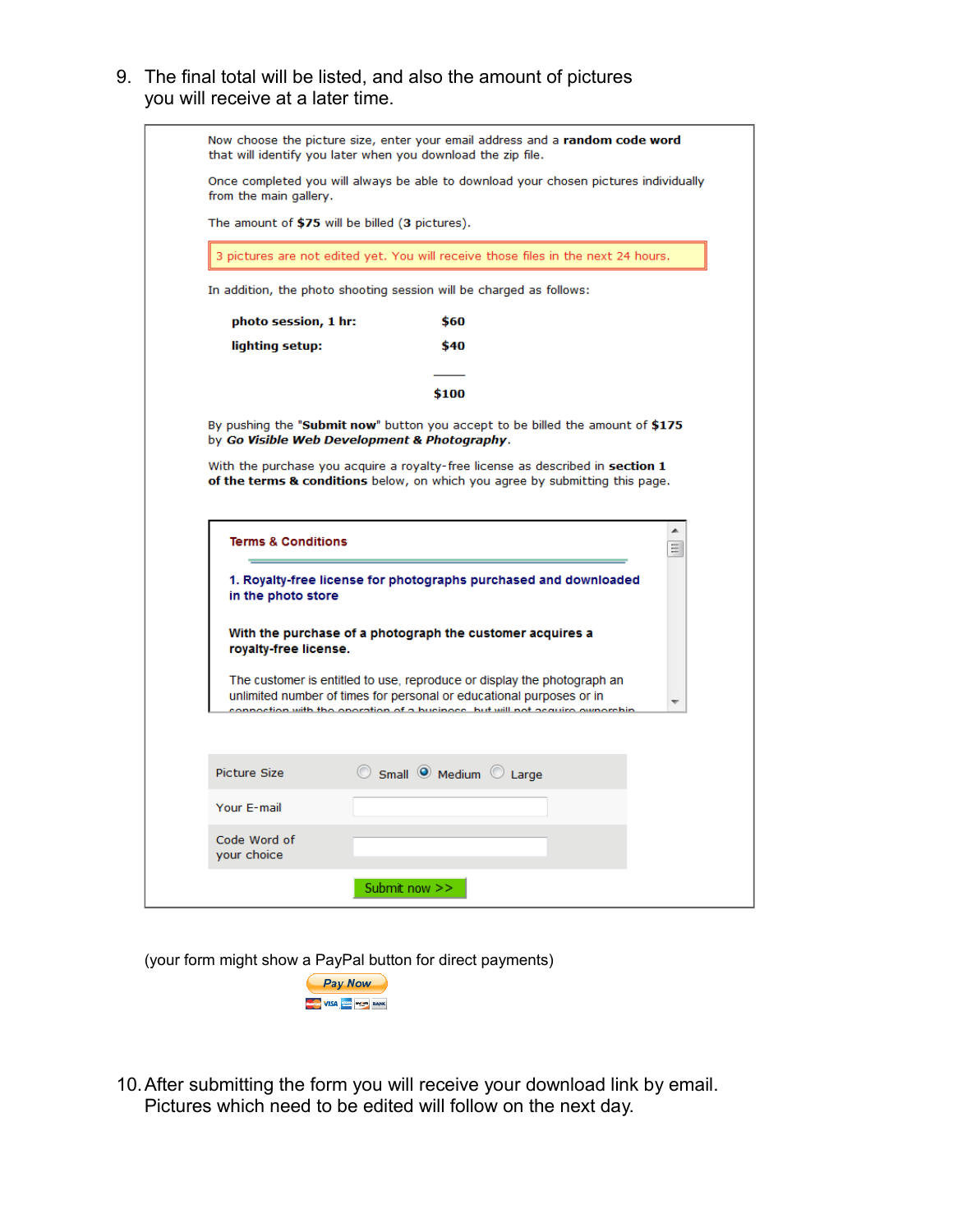11. Other download options:

After purchasing a picture, you may download it individually at any time, by clicking on the respective image in your gallery, followed by the download button which now is visible. You always may download pictures in bulk as well, using the 'My List' feature.



'My List' feature for bulk-downloads in the page header



download icon shows after purchase only

12.Basic image editing

Hit the download button and some basic image editing features become available: Change of image resolution, cropping, sharpening and compress function.



Use the **cropping tool** to trim and remove unwanted portions of a picture.

**Sharpening** enhances the definition of edges and emphasizes the texture in an image. It can be useful for pictures downloaded in lower resolution.

**Compression** will **reduce the file size** of your picture but also **decreases its quality**.